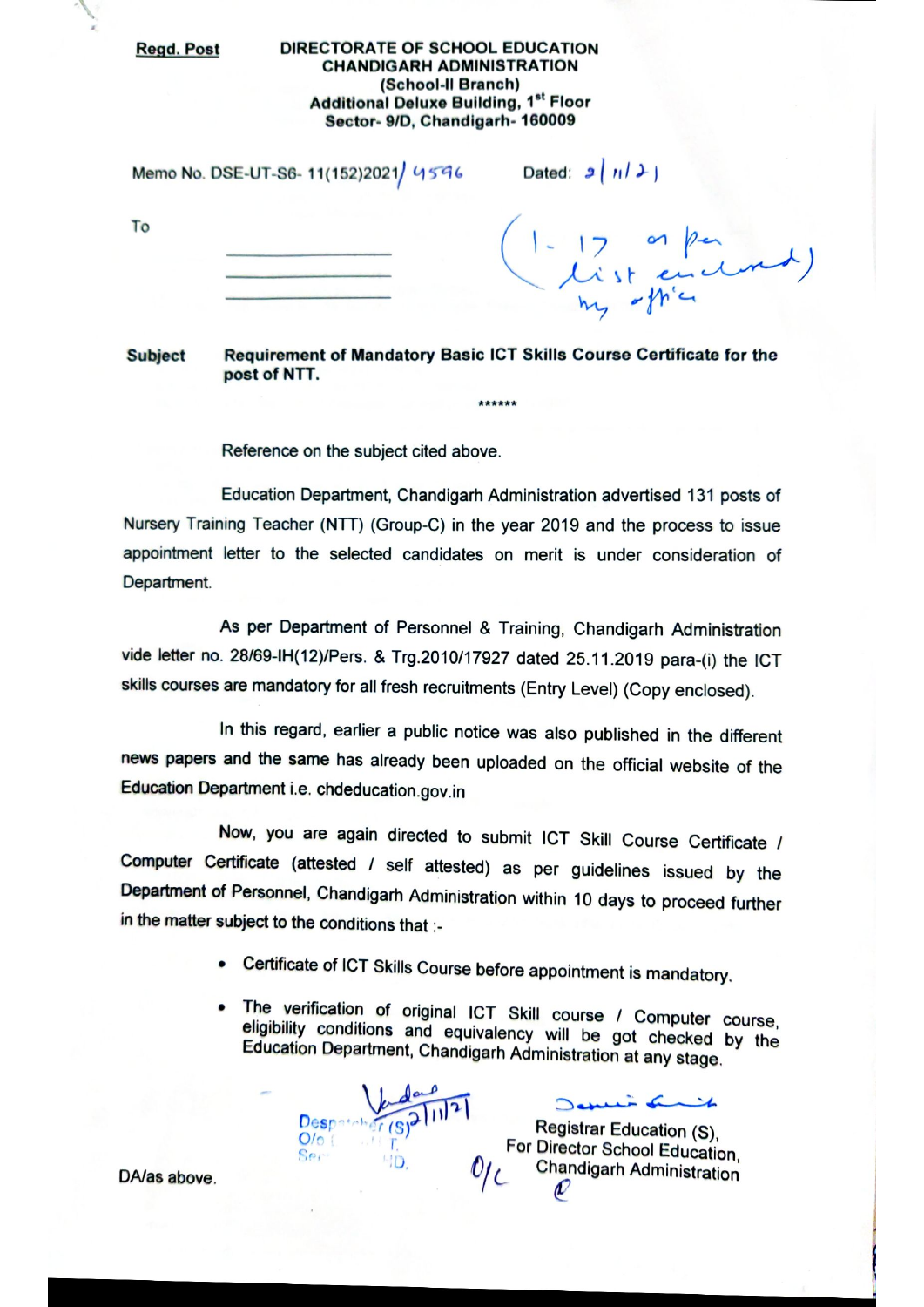RITU PANDEY FATHER'S NAME : BRIJ BHUSHAN (Roll No.302810, Registration No.NT2019092607867) A-135 Vijay Vihar Phase-1, Rohini, North West Delhi, Delhi-110085

PRIYANKA RANI FATHER'S NAME :OM PARKASH DALAL (Roll No.300540, Registration No.NT2019091001893) # 700, Sector-2, Panchkula (Haryana)-134112

NARESH KUMAR FATHER'S NAME :MAHESH KUMAR (Roll No.301341, Registration No.NT2019091704244) House No. 1606, Street No. 16, Darshan Singh Nagar, Patiala (Punjab) – 147001

SHIVANI GUPTA FATHER'S NAME :SHIV SHANKAR GUPTA (Roll No.301510, Registration No.NT2019091704595) House No. 1219, Sector-9, Bahadurgarh, Jhajjar (Haryana) - 124507

PRIYA RANI FATHER'S NAME :VINOD KUMAR (Roll No.304498, Registration No.NT2019090700180) House No. 2574, Street No. 6, Jammu Colony, Ludhiana, Punjab – 141003

**NEHA** 

FATHER'S NAME :KARAN SINGH (Roll No.300198, Registration No.NT2019090700258) # 285, Kumhar Wali Gali Rampura, North West Delhi-110035

BHAWNA

FATHER'S NAME :PRITAM CHAND (Roll No.300099, Registration No.NT2019090700018) H.No. 2239, Sector 50-C, TELEHOS SOCIETY BSNAL, Chandigarh-160047

UMA

FATHER'S NAME :DHARMBIR (Roll No.301669, Registration No.NT2019091804936) H.No. 2264, First Floor, Ambedkar Colony, Near Kali Mata Temple, Village-Dhanas, Chandigarh – 160014

KAVITA

FATHER'S NAME :PREM CHANDRA (Roll No.301340, Registration No.NT2019091202367) Pocket G-27, House No. 40, Sector-3, Rohini Delhi, New Delhi North West Delhi, Delhi- 110085